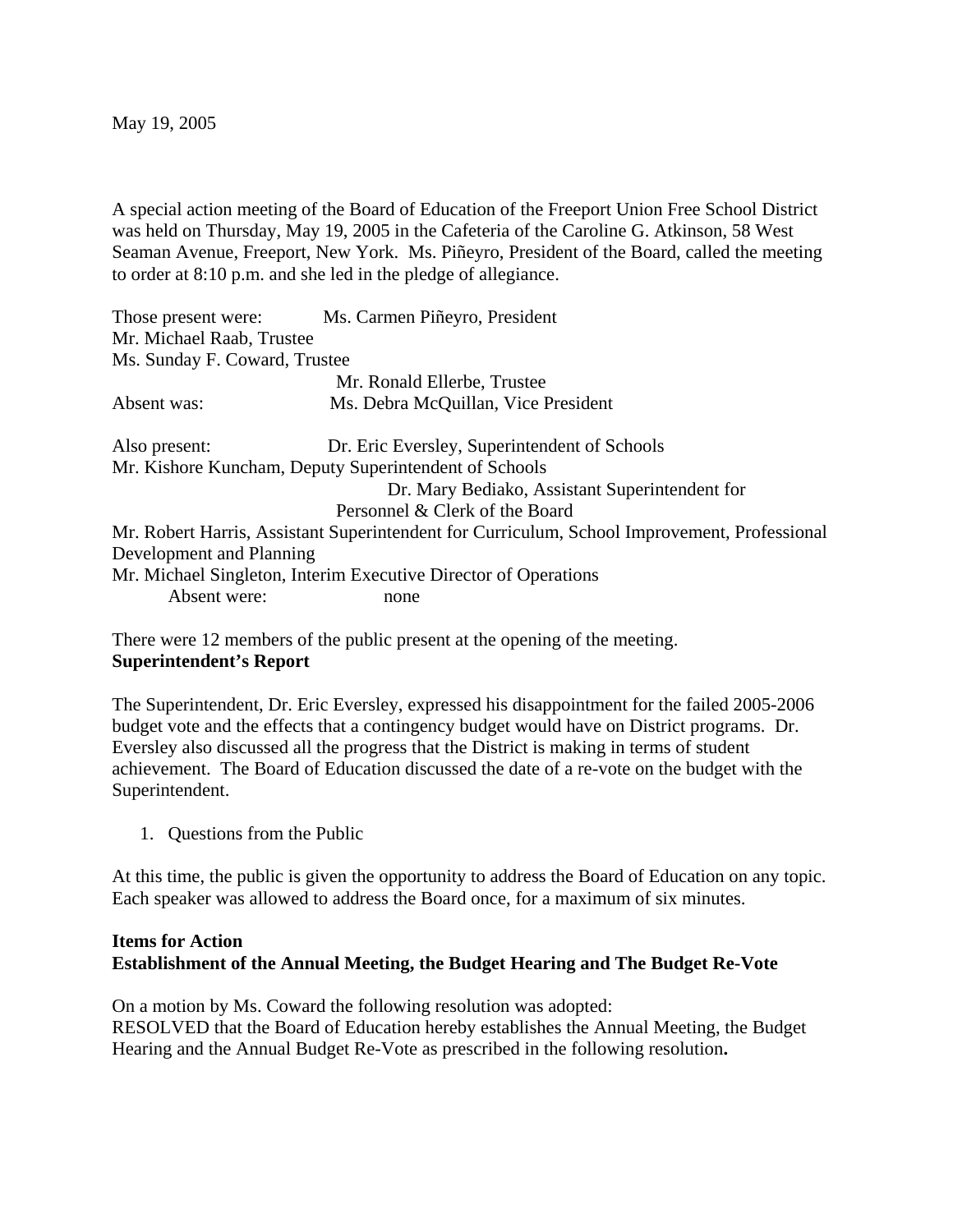**WHEREAS** Chapter 644 of the Laws of the State of New York, amends the Education Law by adding a new section, 2022-a, *Vote on Monetary Matters*, which requires that a union free school district in a county with a population of one million or more, holding the election of board of education or board of trustees members, the vote upon the appropriation of the necessary funds to meet the estimated expenditures, or on propositions involving the expenditure of money, or authorizing the levy of taxes, provides that such election shall be held on the second Tuesday in June, (June 14, 2005).

**AND WHEREAS** this act took effect January 1, 1996, and applies to the annual meeting, annual election for board of education or board of trustee members and annual budget vote or referendum held on or after such effective date.

**BE IT RESOLVED,** that the Board of Education of the Freeport Union Free School District shall hold a budget hearing on June 1, 2005 at 7:30 PM.

**AND BE IT FURTHER RESOLVED** that the Clerk of the Board shall, and is hereby directed to, have notices of the Re-Vote for the Annual School Budget to be held on June 14, 2005, published in the Official Papers of the District. These papers shall be *The Freeport Baldwin Leader* and *The Long Island Graphic*, two newspapers having general circulation within the District. Said publications shall be at least two times and on the dates as listed for each newspaper. *The Freeport Baldwin Leader* shall be May 25, 2005 June 1, 2005 and, or an alternate date within the required notification period. *The Long Island Graphic* shall be May 26, 2005 and June 1, 2005, or an alternate date within the required notification period, and the Clerk of the Board of Education shall have notices of the June 1, 2005 Budget Hearing published in the Official Papers of the District. Said publications shall be at least two times and on the dates as listed for each newspaper. *The Freeport Baldwin Leader* shall be on the dates as listed for the notice of the annual budget vote or an alternate date within the required notification period. *The Long Island Graphic* shall be on the dates as listed for the notice of the annual budget vote or an alternate date within the required notification period.

**FURTHER RESOLVED** that the Board of Registration shall be open in accordance with the Laws of the State of New York every school day in the Administration Building, 235 North Ocean Avenue, between the hours of 8:30 o'clock a.m. and 3:30 o'clock p.m. (local time) until June 9, 2005, for the Re-Vote for the Annual School Budget to be held on June 14, 2005. In addition the Board of Registration will be open June 7, 2005 and June 9, 2005 from 6:00 o'clock p.m. until 9:00 o'clock p.m. for residents to register to vote for the Re-Vote for the Annual School Budget to be held on June 14, 2005.

**AND FURTHER RESOLVED** that this Board of Education determines that voting machines are to be used for the purpose of recording the vote at said meeting of the District to be held on June 14, 2005, between the hours of 6 o'clock a.m. and 9 o'clock p.m. (local time), pursuant to the provisions of the Education Law, and the Clerk of the District is hereby directed to procure such machines as may be necessary for use at said meeting.

BE IT RESOLVED that absentee ballots will be provided for the Re-Vote for the Annual School Budget, in accordance with Education Law of the State of New York, §2018-a.